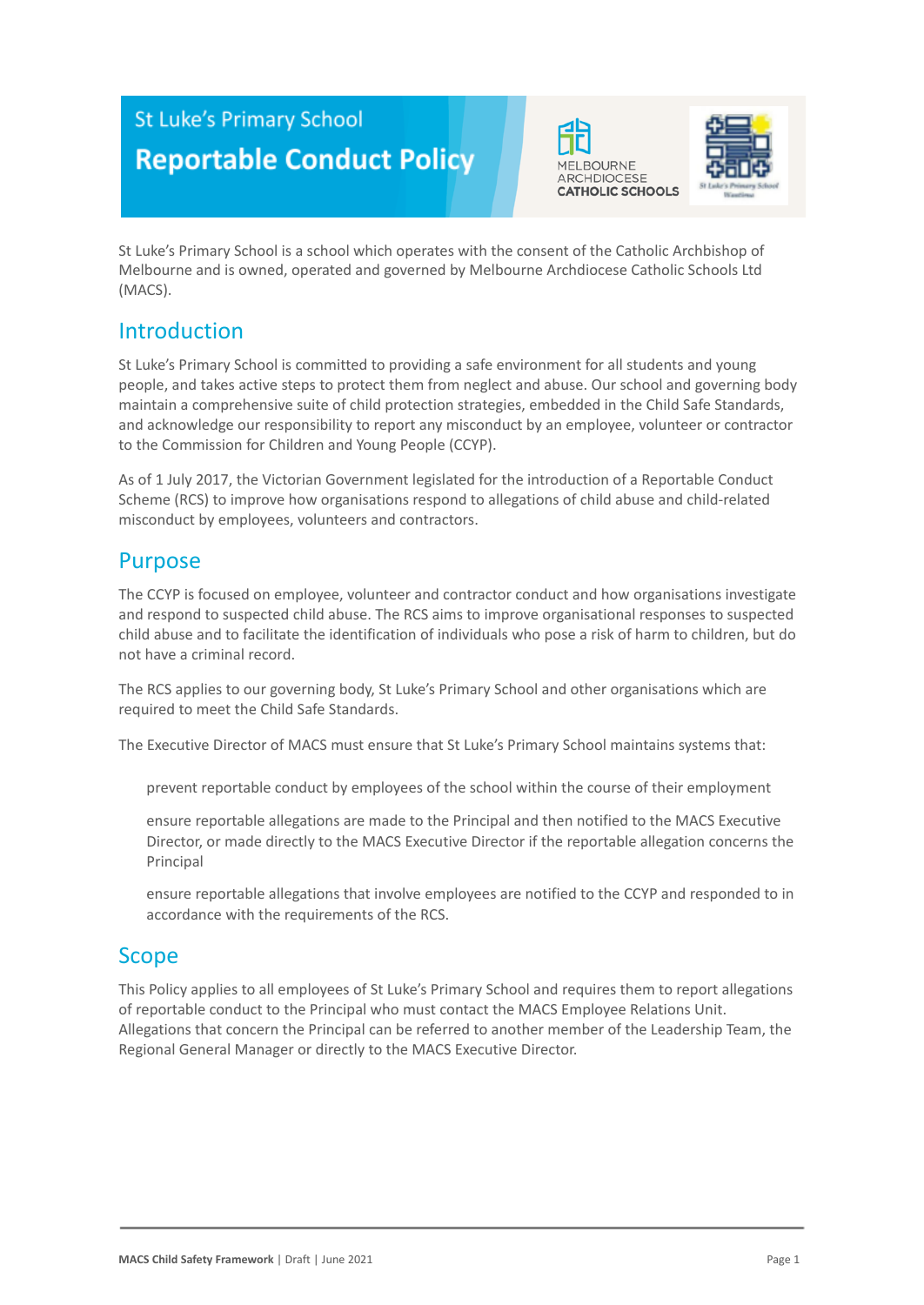## Reportable conduct of St Luke's Primary School staff, volunteers and others

## **Who is an employee?**

For the purposes of the *Child Wellbeing and Safety Act 2005* (Vic.), 'employee' is defined as a person aged 18 years or over who is either:

employed by the school whether or not that person is employed in connection with any work or activities of the school that relate to children

engaged by the school to provide services, including as a volunteer, contractor, office holder or officer, whether or not the person provides services to children.

### **Key definitions**

**Child:** Any person who is under the age of 18 years.

**Mandatory reporting** is a term used to describe the legislative requirement imposed on selected classes of people to report suspected cases of child abuse and neglect to government authorities. Where a mandated reporter 'forms a belief on reasonable grounds' that a student or young person is in need of protection from physical injury or sexual abuse, they are to report their concerns to the Department of Health and Human Services (DHHS) Child Protection.

**Reportable allegation** means any information that leads a person to form a reasonable belief that an employee has committed either:

reportable conduct

misconduct that may involve reportable conduct

whether or not the conduct or misconduct is alleged to have occurred within the course of the person's employment.

#### **Reportable conduct** means:

a sexual offence committed against, with or in the presence of a child, whether or not a criminal proceeding in relation to the offence has been commenced or concluded

sexual misconduct committed against, with or in the presence of a child

physical violence committed against, with or in the presence of a child

any behaviour that causes significant emotional or psychological harm to a child

significant neglect of a child.

**School environment:** Any physical or virtual place made available or authorised by the school for use by a child during or outside school hours, including:

a campus of the school

online school environments, including email and intranet systems

other locations provided by the school for a child's use including school camps, sporting events, excursions, competitions, or school community and other events.

**School staff** means an individual working in the school environment who is: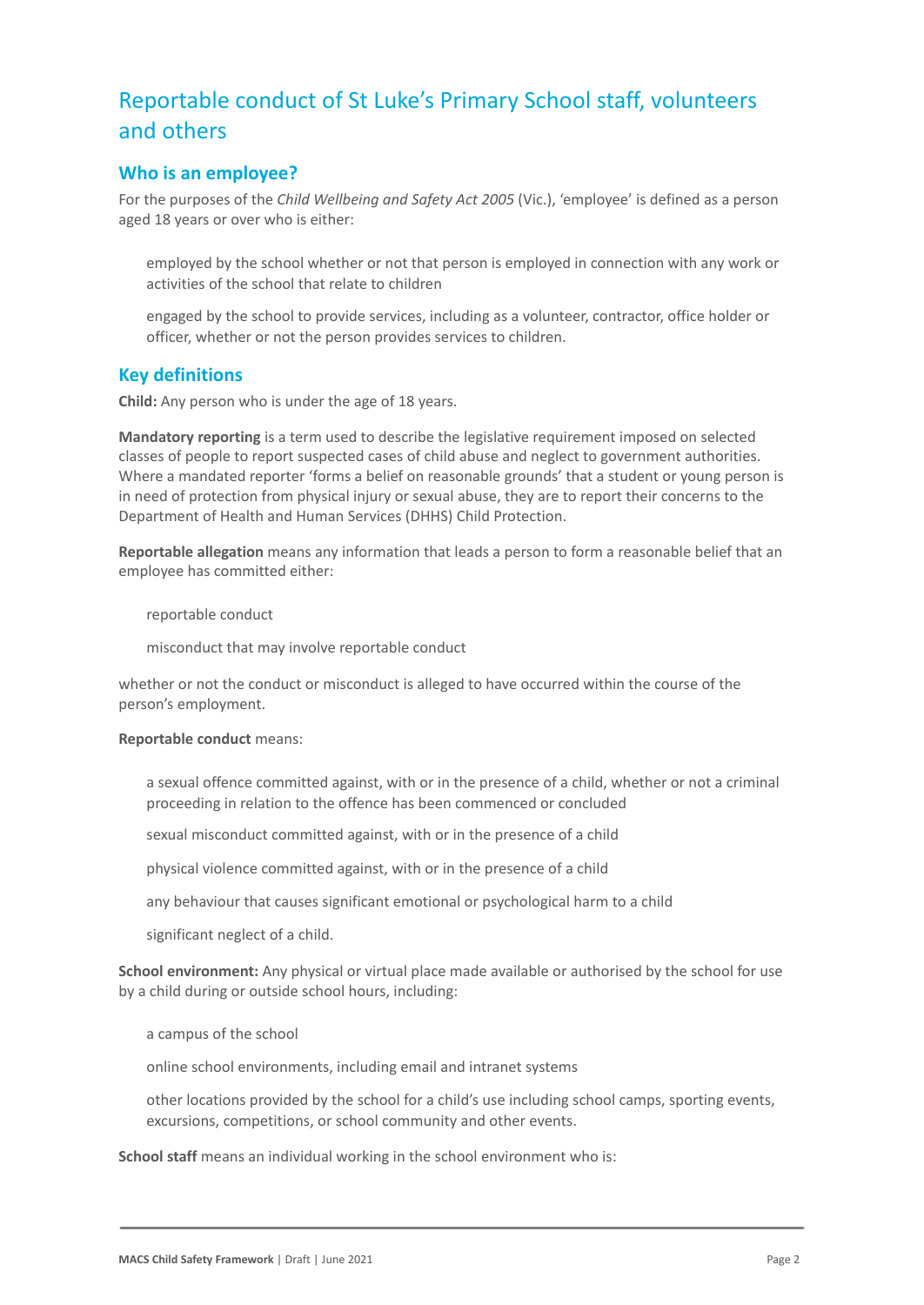directly engaged or employed by the school governing authority

a volunteer or a contracted service provider (whether or not a body corporate or any other person is an intermediary)

a minister of religion.

## Implementation

The school will ensure the reporting of any reportable allegation made against an employee to the MACS Employee Relations Unit.

A 'reportable allegation' is made where a person makes an allegation, based on a reasonable belief, that an employee, volunteer or contractor has committed conduct that *may* involve reportable conduct. This includes where a reportable allegation is made against the school Principal.

*Note: A 'reasonable belief' is more than suspicion. There must be some objective basis for the belief. However, it is not the same as having proof and does not require certainty.*

*For example, a person is likely to have a reasonable belief if they:*

- *● observed the conduct themselves*
- *● heard directly from a child that the conduct occurred*
- *● received information from another credible source (including another person who witnessed the reportable conduct or misconduct).*

St Luke's Primary School's Principal, a member of the Leadership Team, the Regional General Manager or the MACS Executive Director does not need to agree with or share the belief that the alleged conduct has occurred. The RCS is an allegations-based scheme. This means that the threshold for notifying the CCYP is low. All allegations must be referred to the Employee Relations Unit for advice.

The MACS Employee Relations Unit (or a delegate of the MACS Executive Director) on behalf of the Executive Director in consultation with the school Principal or, where there is an allegation against a Principal, member of the Leadership Team or Regional General Manager will then:

submit a notification to the CCYP within three days of the MACS Executive Director becoming aware of the reportable allegation

meet the milestones and reporting requirements to the CCYP under the RCS.

#### **Reportable conduct includes:**

| <b>Sexual</b>                                                                                                                                                           | <b>Sexual</b>                                                                                                                                   | <b>Physical</b>                                                                                                                         | <b>Psychological or</b>                                                                                               | <b>Significant</b>                                                                                                                        |
|-------------------------------------------------------------------------------------------------------------------------------------------------------------------------|-------------------------------------------------------------------------------------------------------------------------------------------------|-----------------------------------------------------------------------------------------------------------------------------------------|-----------------------------------------------------------------------------------------------------------------------|-------------------------------------------------------------------------------------------------------------------------------------------|
| <b>Abuse</b>                                                                                                                                                            | <b>Misconduct</b>                                                                                                                               | <b>Abuse</b>                                                                                                                            | <b>Emotional Harm</b>                                                                                                 | <b>Neglect</b>                                                                                                                            |
| • Rape or sexual<br>assault<br>• Sexual activity<br>with or in the<br>presence of a<br>child<br>• Grooming or<br>encouraging a<br>child to engage<br>in sexual activity | · Behaviour,<br>physical contact,<br>speech<br>or other<br>communication<br>of a sexual nature<br>• Physical contact<br>without valid<br>reason | $\bullet$ Hitting, kicking,<br>punching<br>Pushing,<br>$\bullet$<br>shoving,<br>grabbing,<br>throwing,<br>shaking<br>• Use of an object | • Exposure to<br>violence or<br>threats of<br>violence<br>• Anti-social<br>behavior<br>• Self-destructive<br>behavior | Deprived from the<br>following:<br>• clothing or food<br>medical<br>$\bullet$<br>attention or<br>care<br>$\bullet$ shelter<br>supervision |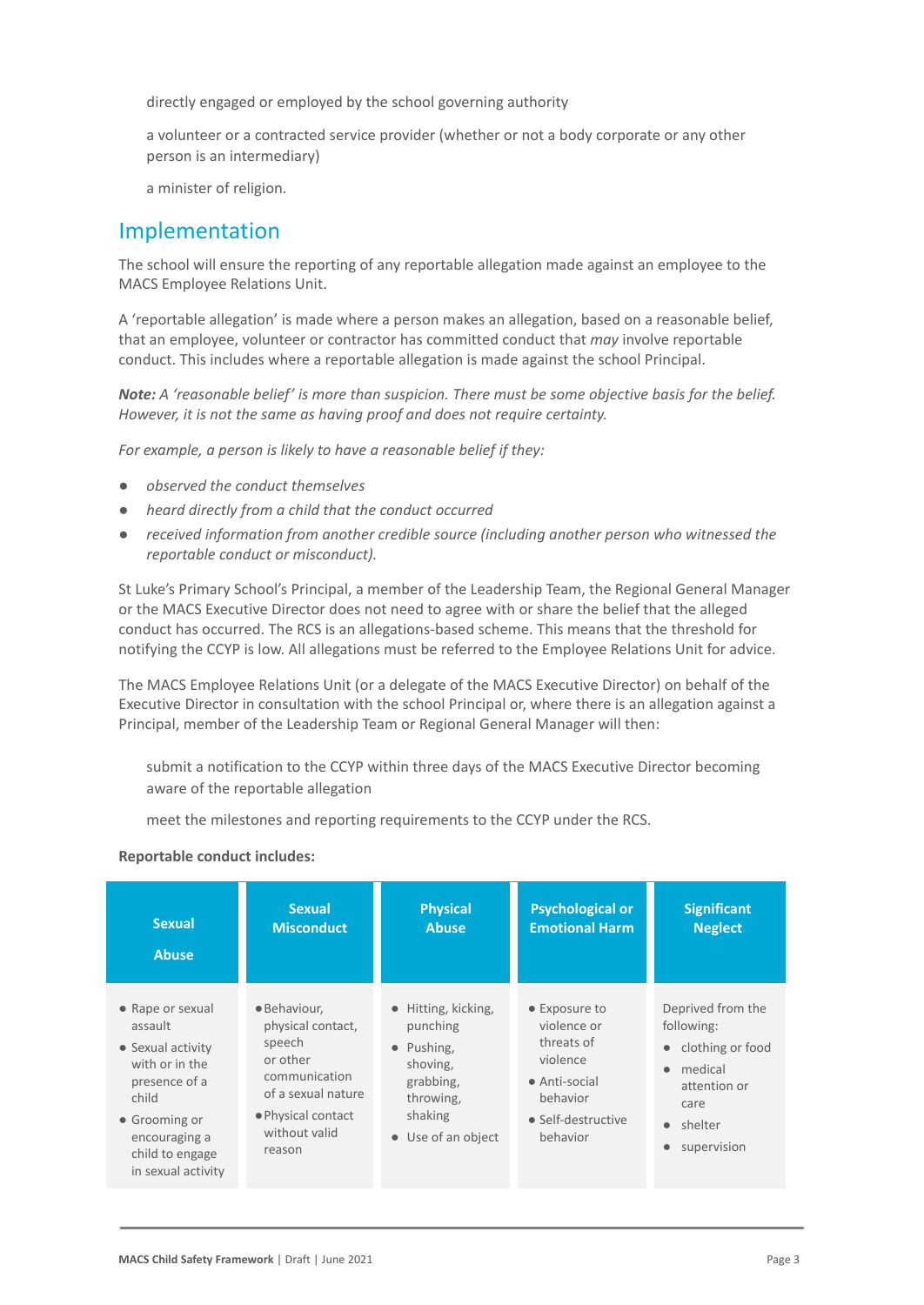| • Offences relating<br>to child abuse<br>material | $\bullet$ Crossing<br>professional<br>boundaries | $\bullet$ Inappropriate<br>restraint,<br>excessive force | • Persistent<br>hostility or<br>rejection                | Access to drugs or<br>alcohol |
|---------------------------------------------------|--------------------------------------------------|----------------------------------------------------------|----------------------------------------------------------|-------------------------------|
|                                                   | • Voyeurism                                      |                                                          | · Humiliation or<br>belittling<br>$\bullet$ Scapegoating |                               |

Any reportable allegation listed above will be immediately reported by the school Principal. An allegation against a school Principal should be referred to another member of the Leadership Team, the Regional General Manager or directly to the MACS Executive Director.

It is important to note that existing mandatory reporting obligations have not changed. The school will report any allegation of abuse to the DHHS Child Protection.

If the alleged conduct is potentially criminal in nature, Victoria Police must also be notified as a first priority and any investigation by Victoria Police will take precedence.

Where the allegation falls under the mandatory reporting domain, the reporting to CCYP is in addition to reporting to Victoria Police and the DHHS.

### **Reportable conduct, mandatory reporting and reporting to the VIT**

Reportable conduct allegations as listed above are referred to the CCYP.

Any alleged conduct that is regarded to be of a criminal nature is to be dealt with as mandatory reporting and referred to Victoria Police and the DHHS as per the school's Child Protection – Reporting Obligations Policy.

If an employee against whom an allegation of reportable conduct is made is a registered teacher and the misconduct involves a charge, conviction or finding of guilt of a sexual offence, the school must notify the Victorian Institute of Teaching (VIT) immediately under conduct that is reportable to the VIT.

### **Responsibilities of the Principal**

*Note: Principals must comply with the PROTECT reporting obligations, which are in addition to the reporting requirements to the CCYP under the RCS.*

The MACS Executive Director is ultimately responsible for notification of any reportable allegation to the CCYP and for ensuring that a reportable allegation is investigated.

However, it is the responsibility of the school Principal (or for allegations against a Principal, the relevant leader) to ensure that all reportable allegations are referred to the MACS Employee Relations Unit as soon as they become aware of them, and to follow the advice and guidance of the MACS Employee Relations Unit (as authorised by the MACS Executive Director) to respond appropriately. This will usually include conducting an investigation or facilitating the conduct of an investigation.

*Note:* St Luke's Primary School *staff members are not required to make a report directly to the CCYP; this is the responsibility of the MACS Employee Relations Unit (or other person authorised by the MACS Executive Director) on behalf of the MACS Executive Director. However, any person with a concern (including a staff member who wishes to remain anonymous, students, parents and/or other members of the community) may notify the CCYP directly of a reportable allegation via a community notification on the website.*

*In the event of a reportable allegation against the school Principal, this must be reported to another member of the Leadership Team, the Regional General Manager or directly to the MACS Executive Director.*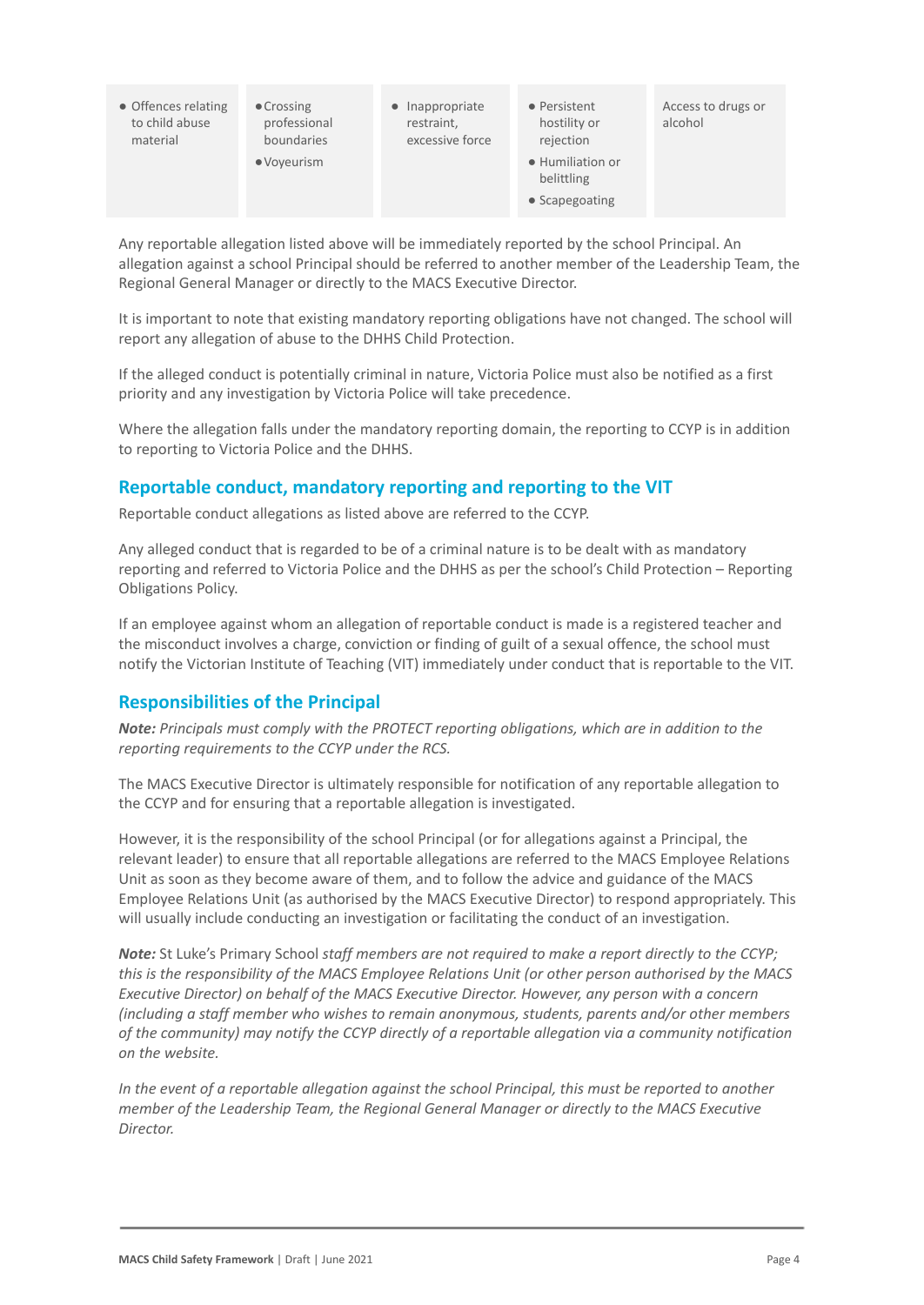*School Principals (and other leaders as appropriate) must also facilitate any requests for information or documentation from MACS, Victoria Police or a regulator in the course of an investigation to ensure compliance with the RCS and the law.*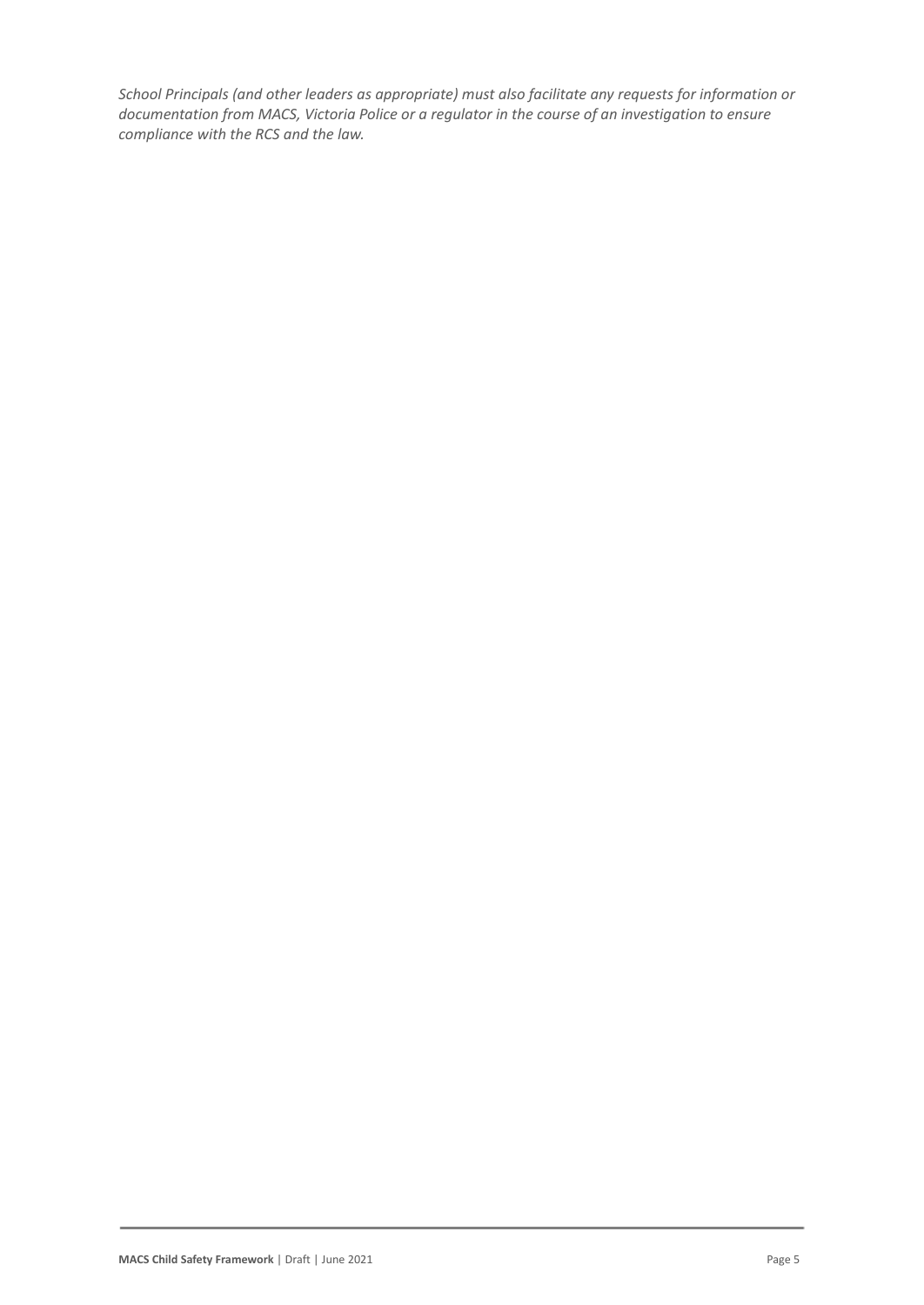## **Reporting to the CCYP**

Upon becoming aware of a reportable allegation against an employee, the Principal, member of the Leadership Team or Regional General Manger must contact the MACS Employee Relations Unit as soon as practicable in order to ensure that the following milestones and reporting requirements to the CCYP are met:

| <b>Within three</b>                                                                                                                                                                                  | <b>Within 30</b>                                                                                                                                                                                                                                                                                                         | <b>Advice on</b>                                                                                                | <b>Outcomes of</b>                                                                                                                                                    | <b>Additional</b>                                                                               |
|------------------------------------------------------------------------------------------------------------------------------------------------------------------------------------------------------|--------------------------------------------------------------------------------------------------------------------------------------------------------------------------------------------------------------------------------------------------------------------------------------------------------------------------|-----------------------------------------------------------------------------------------------------------------|-----------------------------------------------------------------------------------------------------------------------------------------------------------------------|-------------------------------------------------------------------------------------------------|
| <b>business days</b>                                                                                                                                                                                 | calendar days                                                                                                                                                                                                                                                                                                            | investigation                                                                                                   | investigation                                                                                                                                                         | documents                                                                                       |
| • School contact<br>details<br>• Name of the<br>employee,<br>volunteer or<br>contractor<br>• Their date of<br>birth<br>• Initial advice on<br>the nature of the<br>allegation<br>• Any police report | $\bullet$ Details of the<br>investigation<br>• Details of the<br>school's response<br>• Details regarding<br>disciplinary or<br>other action<br>proposed<br>• Any written<br>response from<br>the employee,<br>volunteer or<br>contractor<br>regarding the<br>allegation,<br>proposed<br>disciplinary or<br>other action | As soon as is<br>practicable:<br>$\bullet$ name of the<br>investigator<br>their contact<br>$\bullet$<br>details | • Copies of the<br>investigation<br>findings<br>• Details regarding<br>disciplinary or<br>other action<br>proposed<br>• Reasons for<br>taking or not<br>taking action | Promptly<br>$\bullet$<br>providing any<br>further<br>information to<br>the CCYP as<br>requested |

## **Investigating reportable allegations**

St Luke's Primary School will ensure procedural fairness throughout the entire investigation process.

*Note: It is anticipated that any investigations will be undertaken by the school Principal (or another school leader) unless it is deemed appropriate by the Principal, the Regional General Manager (in the case of an allegation against a Principal) or the MACS Executive Director for a suitably qualified, third party engaged in consultation with MACS' Employee Relations Unit to be appointed.*

The school Principal will ensure that for current employees the process set out in clause 13 of the *Victorian Catholic Education Multi-Enterprise Agreement 2018* (VCEMEA 2018) is followed. Further, that all other relevant MACS and school-based policies and procedures (including Codes of Conduct, processes for managing and investigating complaints, misconduct, discipline, grievances, dispute resolution, and employee welfare and support), as well as any CCYP and other regulatory guidance, are considered to guide the investigation.

For an allegation against a current employee, this means that the Principal will follow the clause 13 process set out in the VCEMEA 2018 and follow the advice and guidance of the Employee Relations Unit.

In all cases, before any findings are made or disciplinary action is taken, the subject of an allegation will be:

notified of any adverse information that is credible, relevant and significant

given a reasonable opportunity to respond to that information.